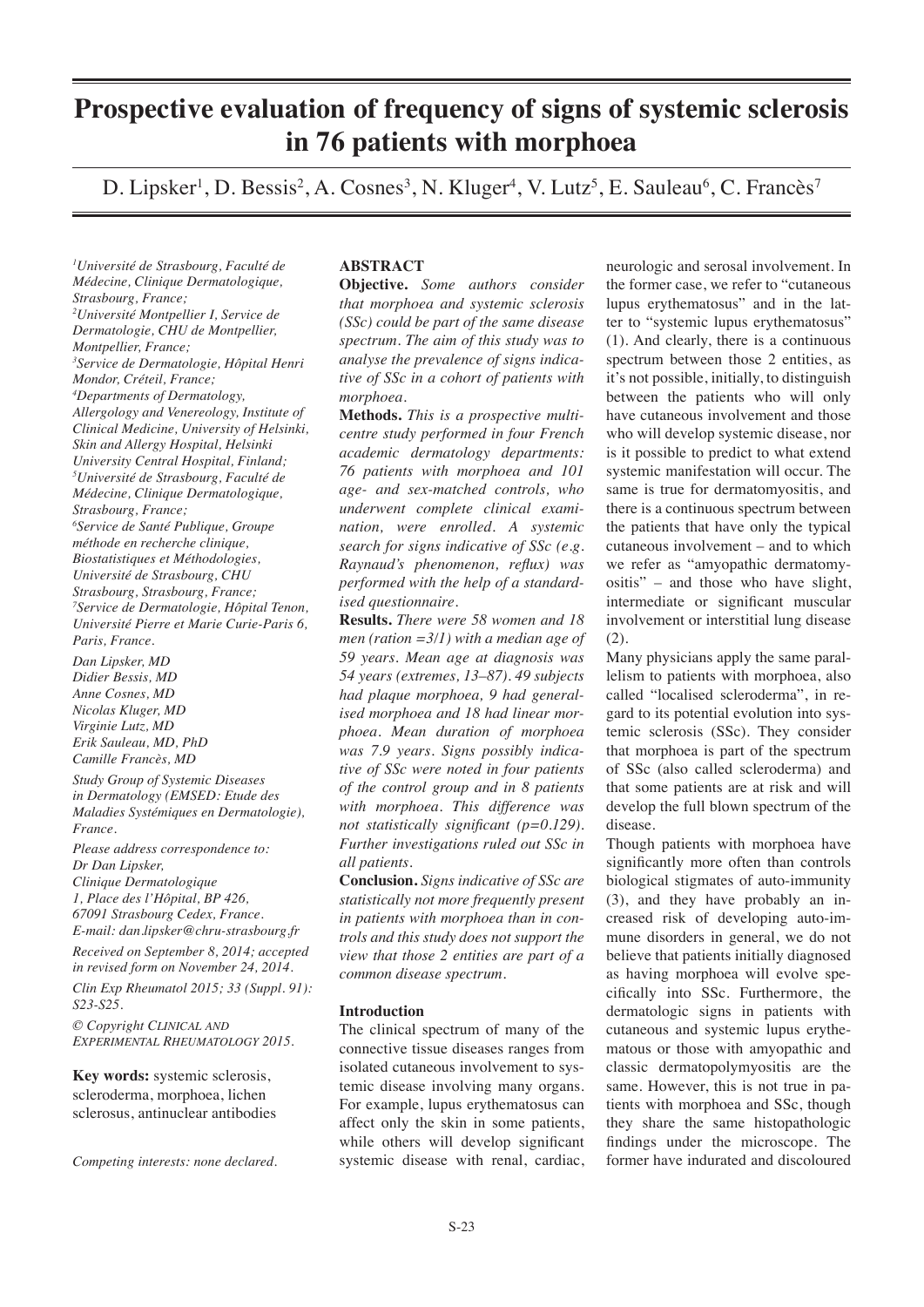circumscribed plaques while the latter develop diffuse acral induration beginning on the hands.

Thus, the aim of this study was to search systematically for clinical signs of SSc in a cohort of patients with morphoea.

## **Material and methods**

This is a prospective multicentre study. Patients were recruited from November 2008 to June 2010 in the departments of dermatology from 4 French university hospitals: Strasbourg, Montpellier, Tenon Hospital Paris and Henri Mondor Hospital Créteil.

Patients were included if the diagnosis of morphoea was confirmed clinically by an experienced dermatologist or after a skin biopsy. Data were collected on a standardised questionnaire and included age, sex and associated clinical findings such as Raynaud's phenomenon (RP), telangiectasia, visible nail fold capillaries, sclerodactyly, digital ulcers or scars, sicca syndrome, crackles on lung auscultation, dyspnea and signs indicative of gastro-oesophageal reflux. The various forms of morphoea were specified. The number of plaques, their size, their location, their clinical description and the functional consequences were reported. When a patient had both plaque morphoea and linear lesions, he was classified as having linear morphoea. If clinical signs indicative of SSc were present, investigations were completed with blood tests, lung function tests and morphological evaluations. Patients had capillaroscopy or nailfold examination with a handheld dermatoscope by an experienced clinician. Diagnosis of scleroderma was established if the patient fulfilled the preliminary American College of Rheumatology (ACR) classification criteria for SSc (4); when this study was performed, the combined ACR/EULAR 2013 criteria (5) were not published.

In order to assess exact relevance of each individual clinical finding (as for example regurgitation or RP), we compared their frequency to a group of control patients. We recruited sexand age-matched controls who were seen in the dermatology department for a reason other than morphoea and/

or SSc and who had a complete skin and mucosal examination. The majority of control patients were followed up for cutaneous cancers, mainly stage I melanoma. Table I provides the details of the controls included in this study. Statistical analyses were performed in collaboration with the department of Biostatistics. The frequency of findings between cases and control group was compared using Fisher's exact test for count data.

Under French law, this type of study, which does not involve any invasive investigation but relies on a questionnaire performed during a regular consultation, does not need the approval of the institutional review board.

## **Results**

#### *Epidemiology*

We included 76 patients with morphoea. This group consisted of 18 men (24%) and 58 women (76%). The mean age was 54 years (extremes, 13–87). The mean duration of morphoea was estimated to 7.9 years (extremes, 6 month-36 years), but it was not specified in 46 cases. The diagnosis was made on typical clinical findings in 50 patients and was confirmed by a biopsy in 26.

Forty-nine patients had plaque morphoea, 18 had linear morphoea and 9 had generalised morphoea.

One hundred and one subjects were included in the control group. They were 68 women and 33 men. The mean age was 57 years (extremes, 1–87 years). There is no significant statistical difference between the patients and the control group for the age (*p*=0.44) and the sex  $(p=0.30)$ . Details about reasons for consultation are provided in Table I.

#### *Signs of systemic sclerosis*

Signs possibly indicative of SSc were noted in four patients of the control group and in 8 patients with morphoea. The difference is not statistically significant (*p*=0.129). The 8 patients with morphoea respectively had: RP in three cases, acrosclerosis in two cases, perioral telangiectasia in one case, regurgitation in one case and subcutaneous calcinoses in one case. None of the patient had signs indicative of lung involvement. The patient with subcutaneous **Table I.** Details of controls included in the study.

| Number of patients |
|--------------------|
| 63                 |
| 5                  |
| 4                  |
| 4                  |
| 3                  |
| 3                  |
| 5                  |
| $\overline{c}$     |
| 12                 |
| 101                |
|                    |

<sup>1</sup>One patient with each of the following entities: eosinophilc granulomatosis with polyagiitis, granulomatosis with polyangiitis, polyarteritis nodosa and leucocytoclastic vasculitis.

2 2 patients with cutaneous abscesses, 2 patients with herpes simplex infection and 1 patient with erythema migrans

3 One patient with each of the following entities: acne, pityriasis rubra pilaris, alopecia, aphtous stomatitis, granuloma annulare, porphyria cutanea tarda, pruritus, irritative dermatitis, Sneddon syndrome, drug reaction, hidrosadenitis suppurativa, HIV infection.

calcinoses had a dimelic linear morphoea of lower limbs and a type 1 diabetes. She was 57 years old, the disease evolved since the age of 11 years. She had never developed any other clinical or biological signs of SSc. One patient with RP and the 2 patients with acrosclerosis had generalised pansclerotic morphoea. Echocardiography and lung function tests with DLCO were normal in those patients, except for restrictive pneumopathy. Acroslerosis occurred in the context of generalised pansclerotic morphoea and respected fingertips. Patients did not develop ulceration or acral scarring. Another patient with RP had linear morphoea. Dermatoscopic examination of nailfold capillaries was unremarkable.

In the control group, we noted RP (2), telangiectasias (2) and esophagal reflux (1). The patients with RP and telangiectasis had ANCA+ vasculitis.

Further investigations including capillaroscopy, chest CT scan, functional lung testing with DLCO ruled out SSc in the patients. No other clinical sign of SSc was noted in the patient with esophageal dysmotility.

Laboratory analyses were performed in 36 patients with morphoea. Twenty